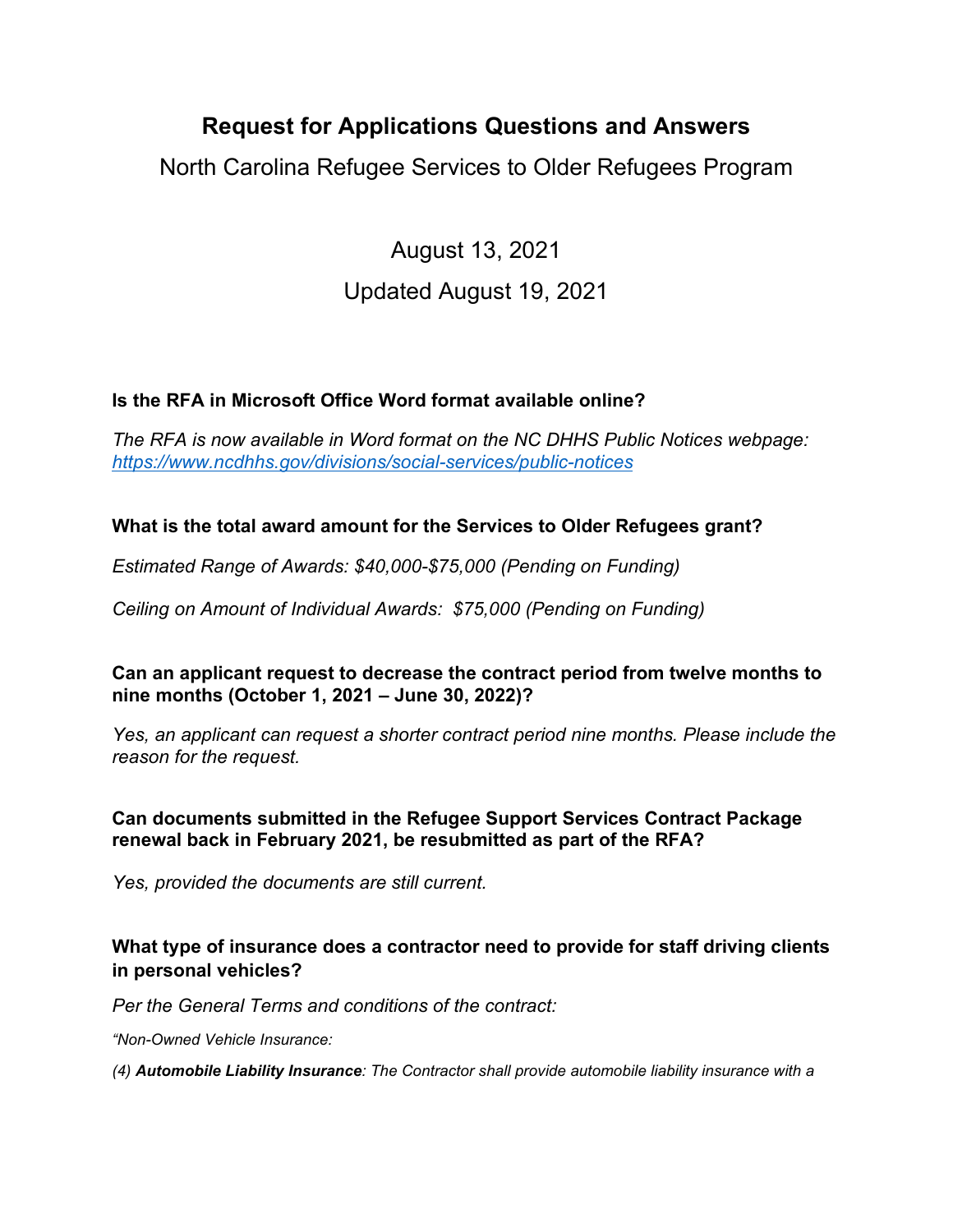*combined single limit of \$500,000.00 for bodily injury and property damage; a limit of \$500,000.00 for uninsured/under insured motorist coverage; and a limit of \$2,000.00 for medical payment coverage. The Contractor shall provide this insurance for all automobiles that are:* 

*(A) owned by the Contractor and used in the performance of this contract;*

*(B) hired by the Contractor and used in the performance of this contract; and*

*(C) owned by Contractor's employees and used in performance of this contract ("non-owned vehicle insurance"). Non-owned vehicle insurance protects employers when employees use their personal vehicles for work purposes. Non-owned vehicle insurance supplements, but does not replace, the car-owner's liability insurance.* 

*The Contractor is not required to provide and maintain automobile liability insurance on any vehicle – owned, hired, or non-owned -- unless the vehicle is used in the performance of this contract.*

## **QUESTIONS ADDED AUGUST 19, 2021**

#### **The link to the FFATA Data form is not working, how can I obtain a copy of the form?**

*A copy of the FFATA Data form is now available on the NC DHHS Public Notice website.* 

**Can the documents be sent in more than three emails if necessary?**

*Yes.* 

**The checklist does not match up with the emails. Should we submit the attachment and all required documents identified in the checklist and email list?**

*Submit all of the documents and attachments requested. When there is a deviation, follow the checklist. (See the question directly below for the exception).* 

**The Application Content and Instructions indicates a cover page is to be submitted; while the Email list references a cover letter. Do we have to submit a cover letter and a cover sheet?**

*No. The cover sheet and cover letter are interchangeable. Include one or the other.* 

**Section 4.9 Contractor Qualifications and Capacity is included in the checklist but the Email list refers to it as "Background," do I follow the email list or checklist?**

*Follow the checklist.*

**Page 21 of the Scope of Work includes some specifics and more explanation than when the topic is discussed on previous pages in the RFA. Do we follow the structure located on page 21?**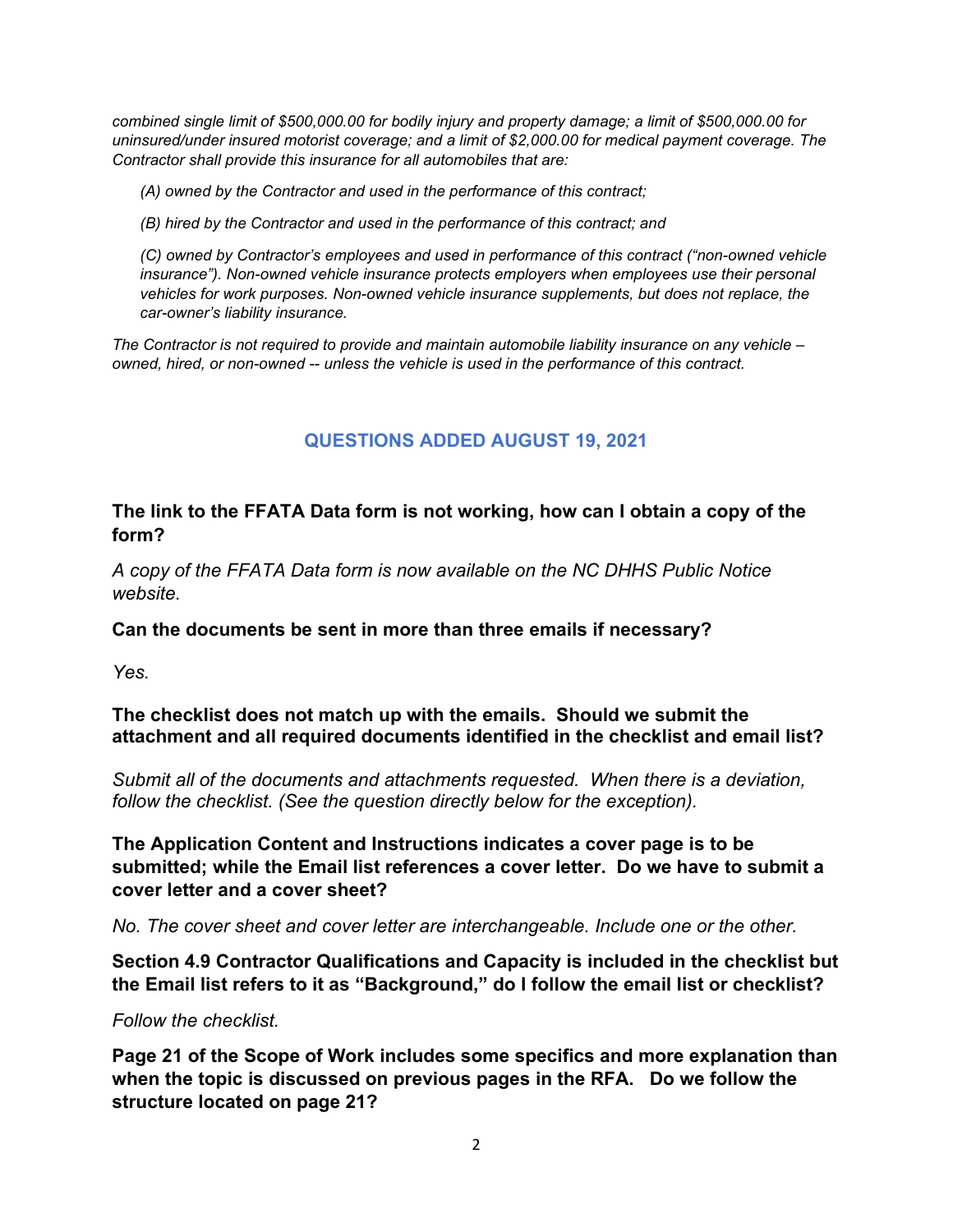*Yes, follow the Scope of Work format provided on page 21.* 

**I am unable to locate the Performance Measures document referenced in the RFA.**

*The document Performance Measures is one of the tabs located in the Refugee Contract Package Part A excel workbook.* 

**The Performance Measures tab in the Refugee Contract Package Part A workbook includes a list of services. Am I supposed to pick the codes that our agency will be providing?** 

*Yes, the codes listed are specific to our refugee programs and should be used. Please read codes carefully as some are program specific.* 

#### **The Proposal Summary is not in the email grouping on Page 17. Should it be included in the first email?**

*Not necessarily. As long as the Proposal Summary sent as an attachment to an email, then it is fine.* 

#### **Does the Cost Allocation Plan belong in the third email?**

*As long as Cost Allocation Plan is in an attachment, that is fine.*

#### **Can public institutions apply or are the grants limited to private non-profit agencies?**

*Yes, public and non-profit organizations can apply. Private for-profit agencies are excluded from funding.*

#### **Can you give us any guidance about what you need to see in the Cost Allocation plan?**

*A copy of a Cost Allocation Table and Planning Guide are attached to the Public Notice on the NCDHHS Website.*

#### *Are* **other North Carolina state departments, local government agencies, universities or school systems required to submit a Cost Allocation Plan?**

*The Cost Allocation Plan is not required for other North Carolina state departments, local government agencies, universities or school systems (excludes private schools).*

#### **Are both Annual Conflict of Interest (Annual) and Conflict of interest Acknowledgement and Policy required.**